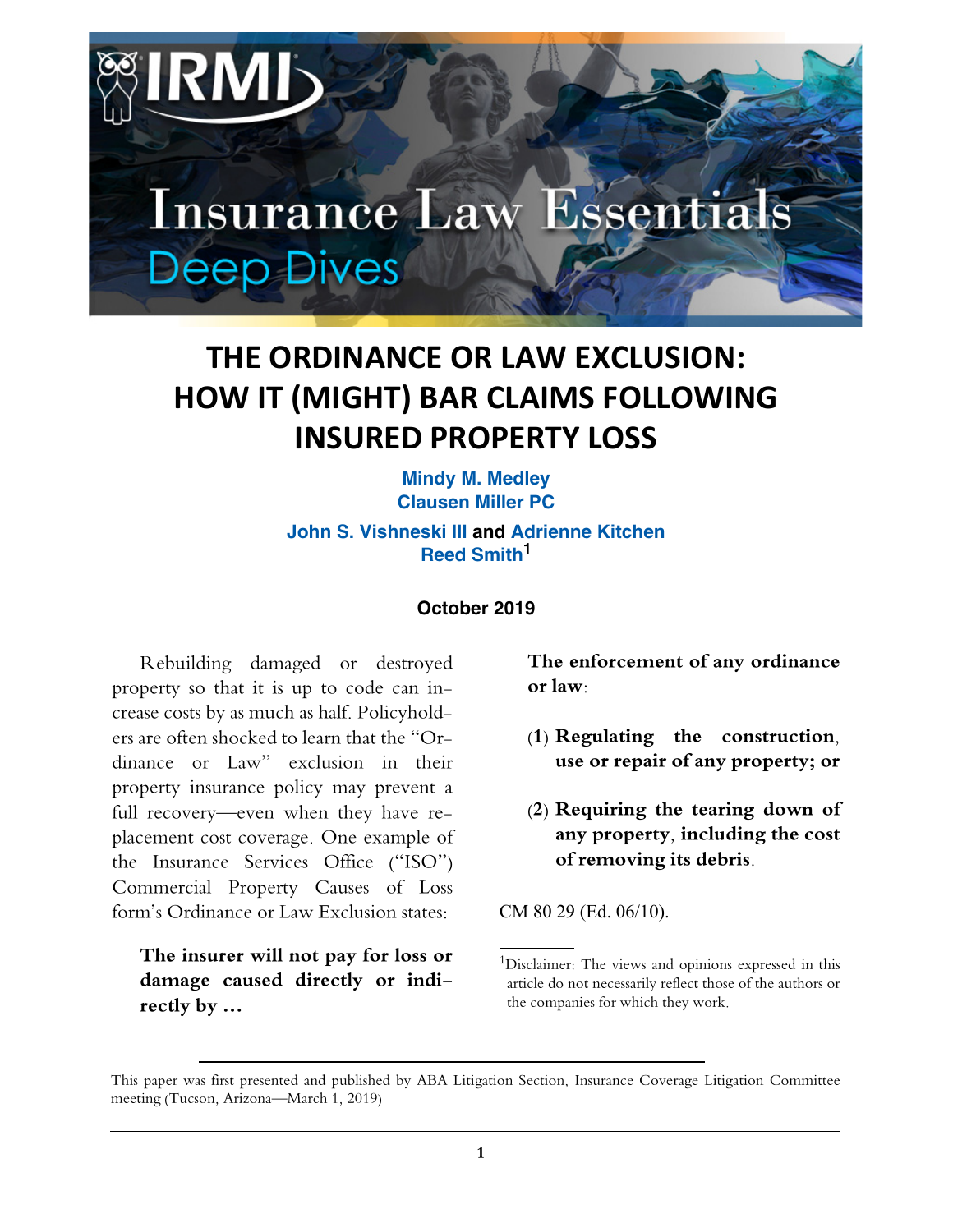Another ISO form Ordinance or Law Exclusion provides:

We will not pay for loss, damage, cost or expense directly or indirectly caused by or resulting from, any of the following excluded causes of loss. We do not insure for such loss regardless of: (a) the cause of the excluded cause of loss; or (b) whether occurring alone or in any sequence with a covered cause of loss; or (c) whether any cause or event contributed concurrently or in any sequence with the excluded cause of loss to produce the loss:

- **1. The enforcement of or compliance with any ordinance or law;**
	- **a. Regulating the construction, use or repair of any property; or**



*Insurance Law Essentials Deep Dives* is published in association with *Insurance Law Essentials.* For subscription questions or problems, contact IRMI customer service at (800) 827–4242.

Opinions in this report on financial, tax, fiscal, and legal matters are those of the editors and others; you should obtain professional counsel before taking any action on the basis of this material.

Reproduction of this report by any means is strictly prohibited. *Insurance Law Essentials Deep Dives* and the owl logo are registered trademarks.

Published by IRMI: International Risk Management Institute, Inc. Jack P. Gibson, Publisher Bonnie Rogers, IRMI Editor 12222 Merit Drive, Suite 1600 Dallas, TX 75251 • (972) 960–7693 www.IRMI.com

- **b. Requiring the demolition of any property, including the cost of removing its debris.**
- **2. This Ordinance or Law Exclusion applies whether the loss results from:**
	- **a. An ordinance or law that is enforced even if the property has not been damaged; or**
	- **b. The increased costs incurred to comply with an ordinance or law in the course of construction, repair, renovation, remodeling or demolition of property, or removal of its debris, following a physical loss to that property.**

Ordinance or Law Exclusions can impact both the Period of Restoration and the Valuation following insured damage to property.

### **I. The Ordinance or Law Exclusion and the Period of Restoration**

The Ordinance or Law Exclusion as it pertains to the Period of Restoration states:

**Period of restoration does not include any increased period required due to the enforcement of any ordinance or law that:**

**a. regulates the construction, use or repair, or requires the tearing down of any property …**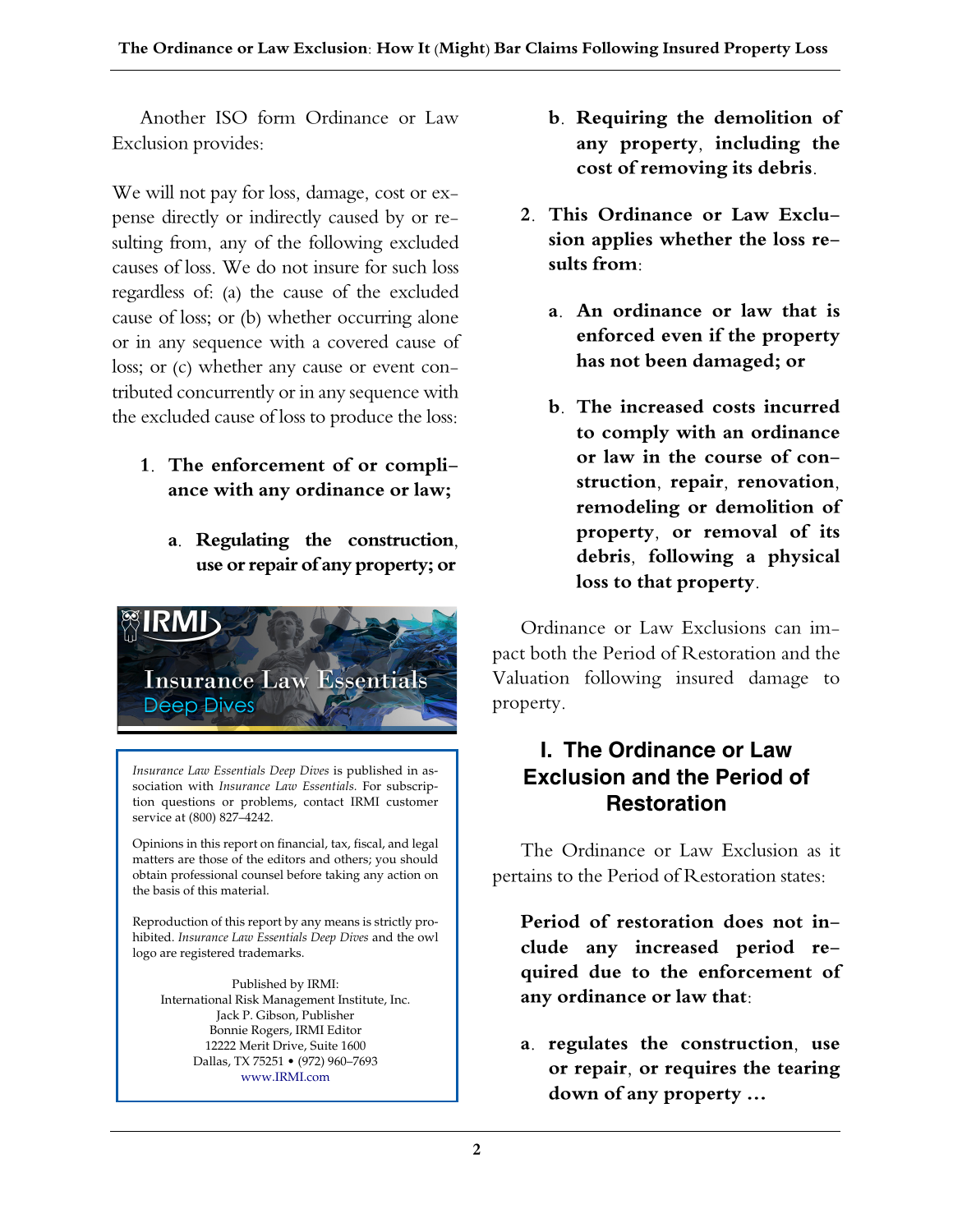Policyholders frequently have an option to purchase additional coverage, Ordinance or Law—Increased Period of Restoration, which extends coverage:

**to include the amount of actual and necessary loss you sustain during the increased period of 'suspension' of 'operations' caused by or resulting from a requirement to comply with any ordinance or law that:**

- **(1) regulates the demolition, construction or repair of any property;**
- **(2) requires the tearing down of parts of any property not damaged by a Covered Cause of Loss; and**
- **(3) is in force at the time of loss.**

But coverage under this Optional Coverage applies only in response to the minimum requirements of the ordinance or law. Losses and costs incurred in complying with recommended actions or standards that exceed actual requirements are not covered under this Optional Coverage.

This extension excludes from coverage compliance with an ordinance or law involving pollutants, fungus, wet or dry rot or bacteria. It replaces the definition of the "Period of Restoration" with the following:

#### **3. Period of Restoration means the period of time that**:

**a. begins immediately after the time of direct physical loss**

**or damage caused by or resulting from any Covered Cause of Loss at the described location; and**

- **b. ends on the earlier of:**
	- **(1) the date when the property at the described location should be repaired, rebuilt or replaced with reasonable speed and similar quality; or**
	- **(2) the date when business is resumed at a new permanent location.**

**"Period of Restoration" includes any increased period required to repair or reconstruct the property to comply with the minimum standards of any ordinance or law, in force at the time of loss, that regulates the construction or repair, or requires the tearing down of any property.**

SB 86 05 (Ed. 02/15).

Keeping in mind that a Period of Restoration is the hypothetical time period in which the property should be rebuilt with reasonable speed, or "due diligence and dispatch," courts do not consider whether the building is actually rebuilt or replaced. Breton, LLC v. Graphic Arts Mutual Ins. Co., 2010 BL 39378, 4 (E.D. Va. Feb. 24, 2010); Fisher Commc'ns, Inc. v. Travelers Prop. Cas. Co. of Am., 2013 BL 307952, 5 (W.D. Wash. Nov. 06, 2013) (discussing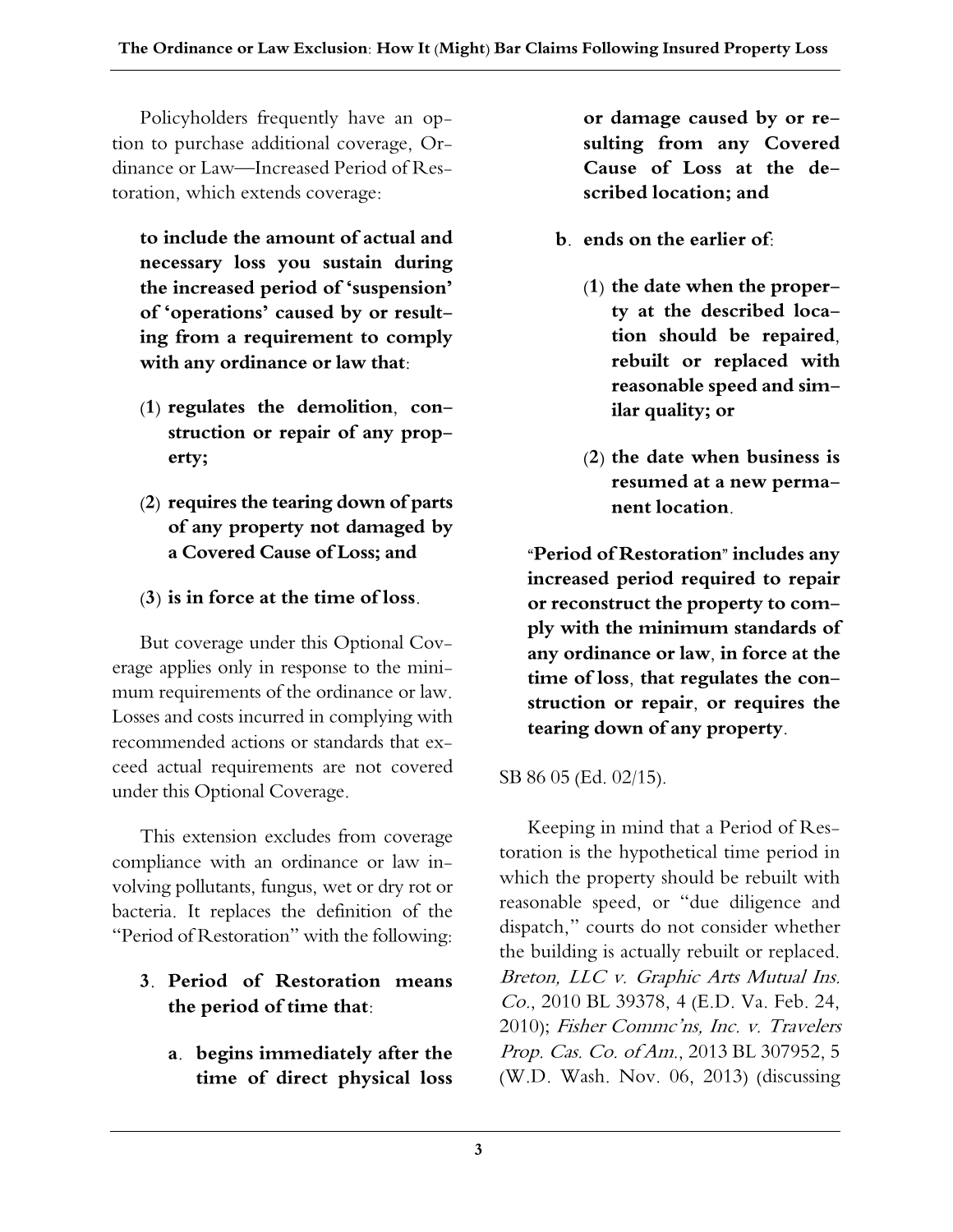the "hypothetical repair period."); UrbCamCom/WSU I, LLC v. Lexington Ins. Co., 2014 BL 113043, 9 (E.D. Mich. Apr. 23, 2014) (mentioning "many cases [which stand] for the proposition that the time needed to complete repairs for a business interruption claim is a hypothetical inquiry depending on what should have happened given the exercise of due diligence, and is not to be based on the actual time the insured took to make repairs.) "It is precisely the hypothetical or abstract nature of the restoration period in a case such as this that ensures the recovery granted the insured party will not be subject to contingent future events." SR Int'l Bus. Ins. Co. v. World Trade Ctr. Props., LLC, 2005 BL 44161, 4 (S.D.N.Y. Feb. 16, 2005).

As a hypothetical time period, there exist three basic possible positions. $^2$  On one extreme, the insurer-side viewpoint requires the deduction of all permitting time, as that time constitutes "code enforcement." On the other extreme, the policyholder-side would require the enforcement of some substantive ordinance or law before deducting that from the period of restoration. The middle view, essentially a balancing test, has many variables. It involves determining the expected time for a specific type of permit which requires an experi-

enced project manager's determination. Once the normal, expected time is determined, any increase caused by permitting requires consideration of what caused the delay—whether the increased time involved enforcement of a substantive law or ordinance or whether it involved the discretion of the permit-issuing agency. Finally, any delay caused by other events must be considered and compared against the delay caused by the permitting process to determine whether that time will be deducted from the Period of Restoration. While very few cases address the Period of Restoration directly, the principles gleaned from valuation law and ordinance cases are instructive.

"Jurisdictions that have addressed [whether a building ordinance or law exclusion limits coverage for an insured structure by excluding costs for complying with intervening building code changes] have reached differing conclusions." Sierra Pac. Power Co. v. Hartford Steam Boiler Inspection & Ins. Co., 665 F.3d 1166, 1172, 2012 BL 1752, 5 (9th Cir. 2012) ("Compare Dupre v. Allstate Ins. Co., 62 P.3d 1024, 1029-30 (Colo. App. 2002), Bering Strait School Dist. v. RLI Ins., 873 P.2d 1292, 1296 (Alaska 1994), Farmers Union Mut. Ins. Co. v. Oakland, 251 Mont. 352, 825 P.2d 554 (1992), and Gamett v. Transamerica Ins. Servs., 118 Idaho 769, 800 P.2d 656 (1990) (interpreting similar language and holding perils exclusions do not operate to exclude increased costs to replace due to intervening changes in building ordinances), with Spears v. Shelter Mut. Ins. Co., 73 P.3d 865, 867-69 (Okla. 2003), and Dom-

 ${}^{2}$ The Period of Restoration may also be determined by an appraiser or panel of appraisers (UrbCamCom/ WSU I, LLC v. Lexington Ins. Co., 2014 BL 113043, 9 (E.D. Mich. Apr. 23, 2014)), but the considerations in determining when the property "should be repaired, rebuilt or replaced with reasonable speed and similar quality" are the same.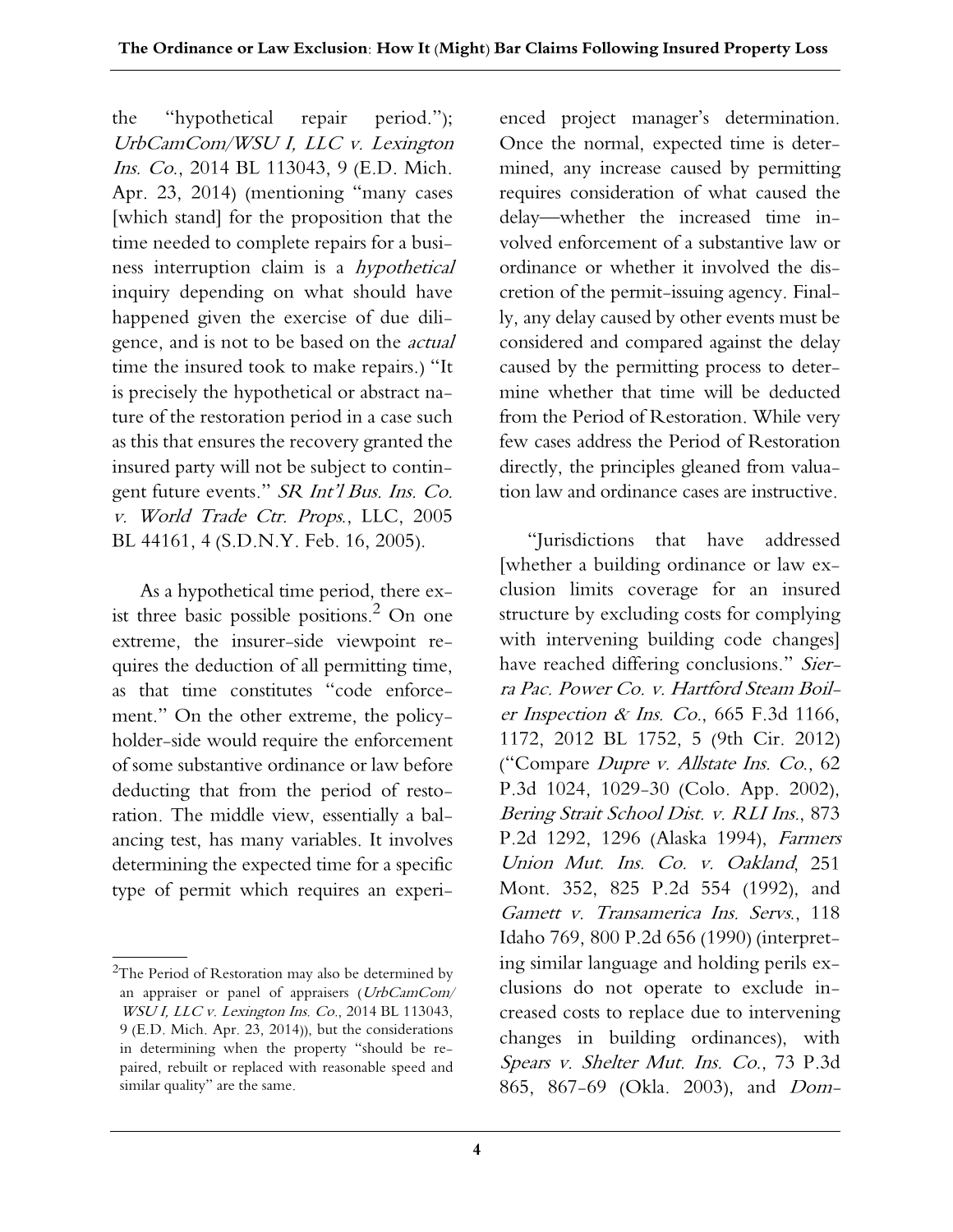brosky v. Farmers Ins. Co. of Wash., 84 Wash. App. 245, 928 P.2d 1127 (1996) (finding exclusion does limit coverage)."

Another court described this dichotomy as such:

The split in the case law concerns whether, after a loss from a covered peril … a first party property insurer is required to pay for code upgrades required to effectively replace the lost or damaged property, even if the required code upgrades mean the insureds effectively receive something better than they originally had. Courts have struggled with the question of whether a party whose house was noncompliant before the loss deserves a code-compliant house after the loss. The cases may be divided into two camps—"antiwindfall" versus "procompliant."

Reichert v. State Farm Gen. Ins. Co., 212 Cal. App. 4th 1543, 1548-1550, 152 Cal. Rptr. 3d 6, 10-11, 2013 BL 21508, 4-5 (App. 4th Dist. 2012). Discussing "a small but consistent body of cases" that have applied the law or ordinance exclusion, the court explains, "the exclusion has been applied even where the loss has arisen, out of some gaffe by a local government official, such as … not giving proper notice of a code violation." Id.

### **A. View 1: Insurer**

On the one extreme, insurers may argue that any permitting time is deducted because it is enforcement of a law that

has to do with repair. Some courts find the exclusion applies when the ordinance or law directly affects repair or construction. A prime example of this reasoning is State Farm Fire  $\&$  Casualty Co. v. Metro. Dade County, which states: "Compliance with [the requirements of an ordinance or law regulating construction or repair] will occasion additional losses for many homeowners." 639 So. 2d 63, 66 (Fla. 3d DCA 1994). The court reasons that enforcement applies to any permitting process:

Enforcement is 'the act of enforcing: as a: compulsion especially by physical violence b: forcible urging or argument … c: the compelling of the fulfillment (as of a law or order).' Webster's Third New International Dictionary, Unabridged, 751 (1986). The ordinary meaning of the term 'enforcement,' the urging of compliance or fulfillment, makes the exclusion directly applicable to the scenarios at issue in this action. … The threat of enforcement is the driving force behind compliance with building and construction codes and ordinances. Permits are required before construction and repairs commence. Failure to comply results in failure to receive necessary permits for further construction or occupancy. The County discovers its code violations through inspections and punishes noncompliance by imposing sanctions. Thus, by any method it chooses, the County does enforce the upgrades and improvements it requires of homeowners.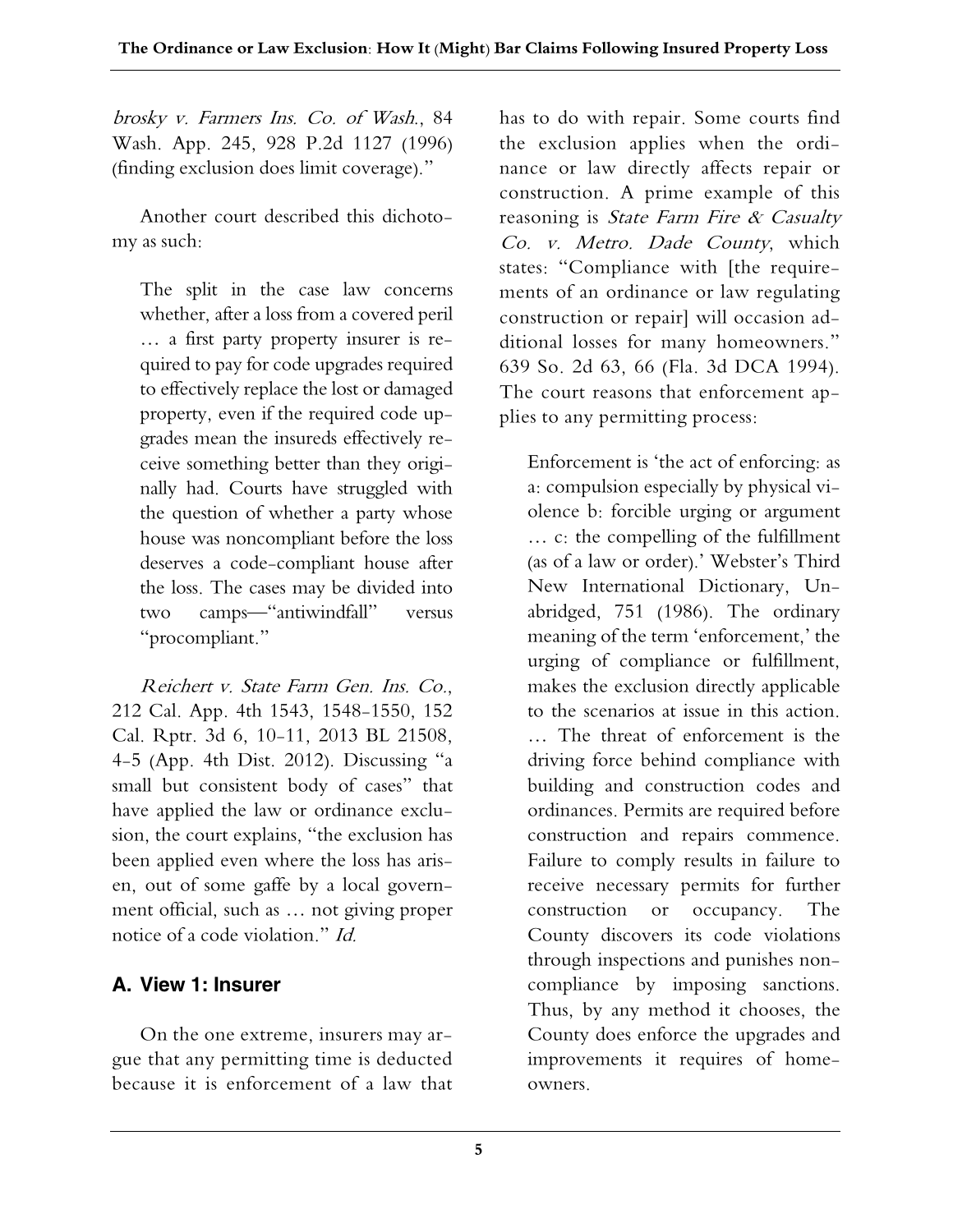State Farm Fire & Casualty Co. v. Metro. Dade County, 639 So. 2d 63, 66 (Fla. 3d DCA 1994).

In Brandywine Flowers, Inc. v. West Am. Ins. Co., the court held the policyholder was not "entitled to coverage for that portion of the rebuilding period during which Brandywine was obtaining zoning variances and building permits required by law." Civ. No. A. 92C-04-196, 1993 WL 133176, at \*1 (S. Ct. Del. Apr. 19, 1993), affirmed without opinion, 633 A.2d 368 (Del. 1993). The insured had argued "that there must be a violation of land use laws before there can be any enforcement of those laws," and maintained the exclusion did not apply because it "never violated the County's zoning or construction ordinances and no governmental body ever undertook any enforcement action against Brandywine." Id. at \*2. The court disagreed, stating:

The primary method of enforcing New Castle County's zoning and land use laws is through the process by which landowners obtain variances and building permits. … The Building Inspector, whose responsibility is to "enforce" all laws, rules and regulations relating to the construction, use and maintenance of buildings, is also the person responsible for the issuance of building permits. Thus, it is plain that New Castle County's zoning and land use laws are enforced, in part, through the permitting process. Accordingly, the exclusion language applies to "enforcement" through building and zoning approvals.

#### Id. (citations omitted).

Other jurisdictions have reached the same conclusion in cases specifically addressing the Period of Restoration. In Singh v. Amguard Ins. Co., the court ruled that the time it took the insured's landlord to obtain building permits to commence rebuilding was excluded from a period of restoration. No. CV 16–0618 PSG (AJWx), 2017 WL 2423795, at \*4 (C.D. Cal. Feb. 17, 2017).

[T]he Court finds that the insurance policy is clear and not reasonably susceptible to multiple interpretations. The POR explicitly excludes any "increased period" that is required by a law that regulates the "construction, use or repair" of a property. The primary way in which Huntington Park regulates the "repair" of real property in its jurisdiction is through building codes, which require landowners to submit engineering plans and calculations to the City for approval before issuing permits. Because Plaintiff could not proceed with the repair of his storefront until his landlord had complied with Huntington Park's building codes, the application of a local law necessarily increased the repair time. The Court is convinced that the Exception Provision applies to exclude this time from the POR.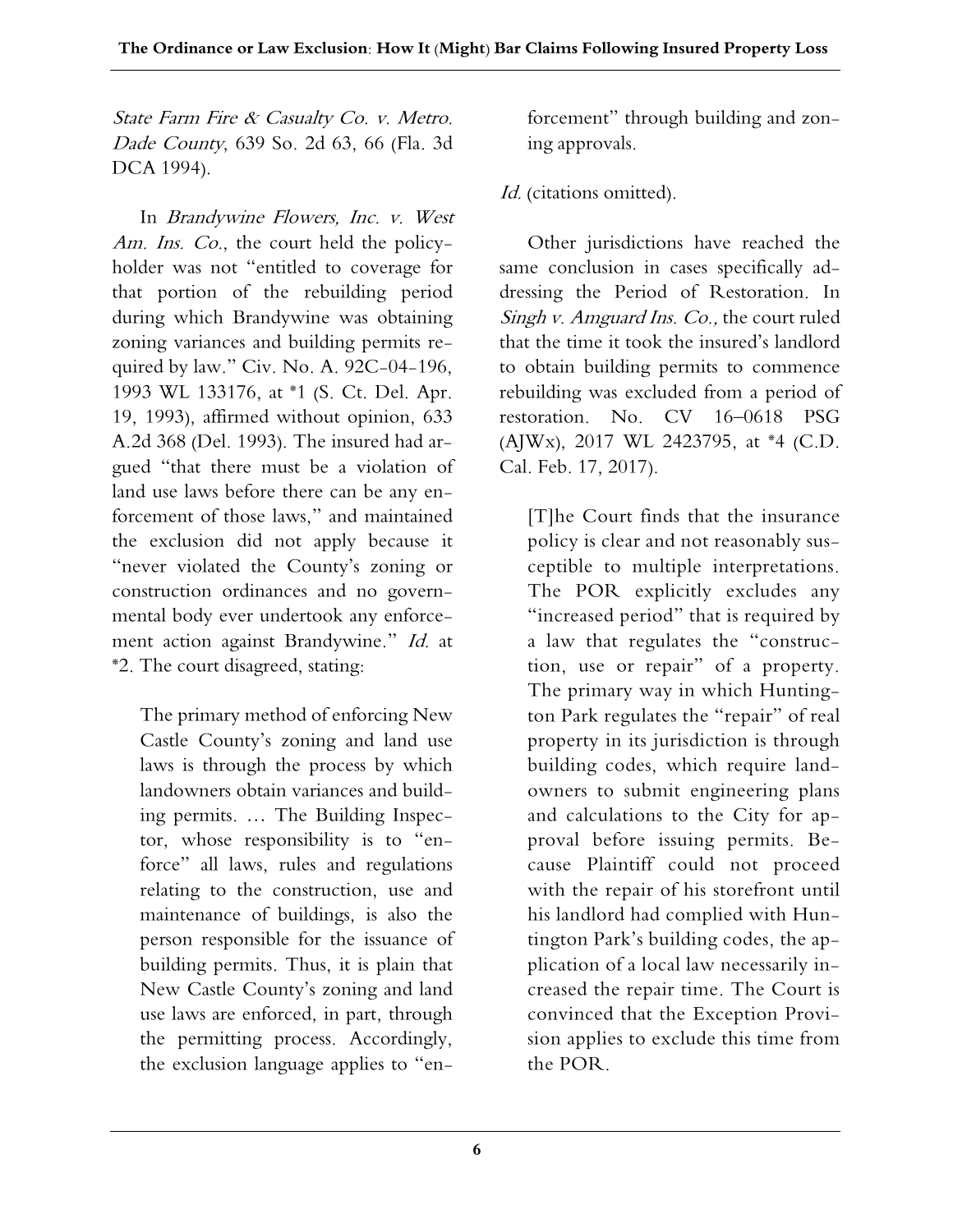Id. at 4 (internal citations omitted). In Windowizards, Inc. v. Charter Oak Fire Ins. Co., the court followed Brandywine in concluding that for purposes of an exclusion for the enforcement of an ordinance or law, "enforcement begins with the passing of relevant ordinances and continues with either the granting or denial of a permit or the issuance of a violation." Civ. No. 13-7444, 2015 WL 1400726, at \*6 (E.D. Pa. Mar. 27, 2015).

In a nutshell, the insurer viewpoint boils down to this: the existence of any law or ordinance is essential to "enforcement"—thus any act by a government official including those done during the permitting process—constitutes enforcement of a law or ordinance. As such, the time period caused by any delay for the permitting process is excluded from the Period of Restoration.

### **B. View 2: Policyholder**

Policyholders will generally feel that deduction of time from the Period of Restoration requires more than the mere submission of plans to a government entity and delay due to discussions with the permitting group; rather, it requires enforcement of some specific mandatory code. In accordance with this view, some courts find the exclusion does not apply when the damage was not caused by the ordinance or law, but by some external factor that then leads to the need to comply with an ordinance or law. For instance, where a building was damaged by the weight of snow or wind, which made its collapse imminent, the Eighth Circuit reasoned that the loss was covered because:

[t]he condemnation decree did not cause or increase that loss. Construing the exclusion clause to preclude recovery here would violate the reasonable expectations of the layman who purchased the policy. … one would reasonably expect that if a building was severely damaged by a windstorm or snowstorm, rendering its collapse imminent and making access to the building extremely dangerous, this would constitute a loss not due to a subsequent condemnation of the structure.

Hampton Foods, Inc. v. Aetna Cas. & Sur. Co., 787 F.2d 349, 353 (8th Cir. 1986). See, e.g. Sentinel Mgmt. Co. v. New Hampshire Ins. Co., 563 N.W.2d 296, 302 (Minn. Ct. App. 1997) ("Sentinel's loss is asbestos contamination; that Sentinel might one day be required by law to remove the released asbestos does not change the nature of its existing loss into one caused by enforcement of an ordinance. Therefore, … the damage Sentinel suffered due to the release of asbestos fibers does not fall within the policy's ordinance exclusion."); Suder-Benore Co. v. Motorists Mut. Ins. Co., 2012 BL 487244, 4 (Ohio Com. Pl. Nov. 20, 2012) (finding coverage where there was no "evidence establishing that the enforcement of any ordinance or law directly or indirectly caused the vandalism and theft losses for which Suder-Benore seeks coverage."); Sun Ins. Co. of New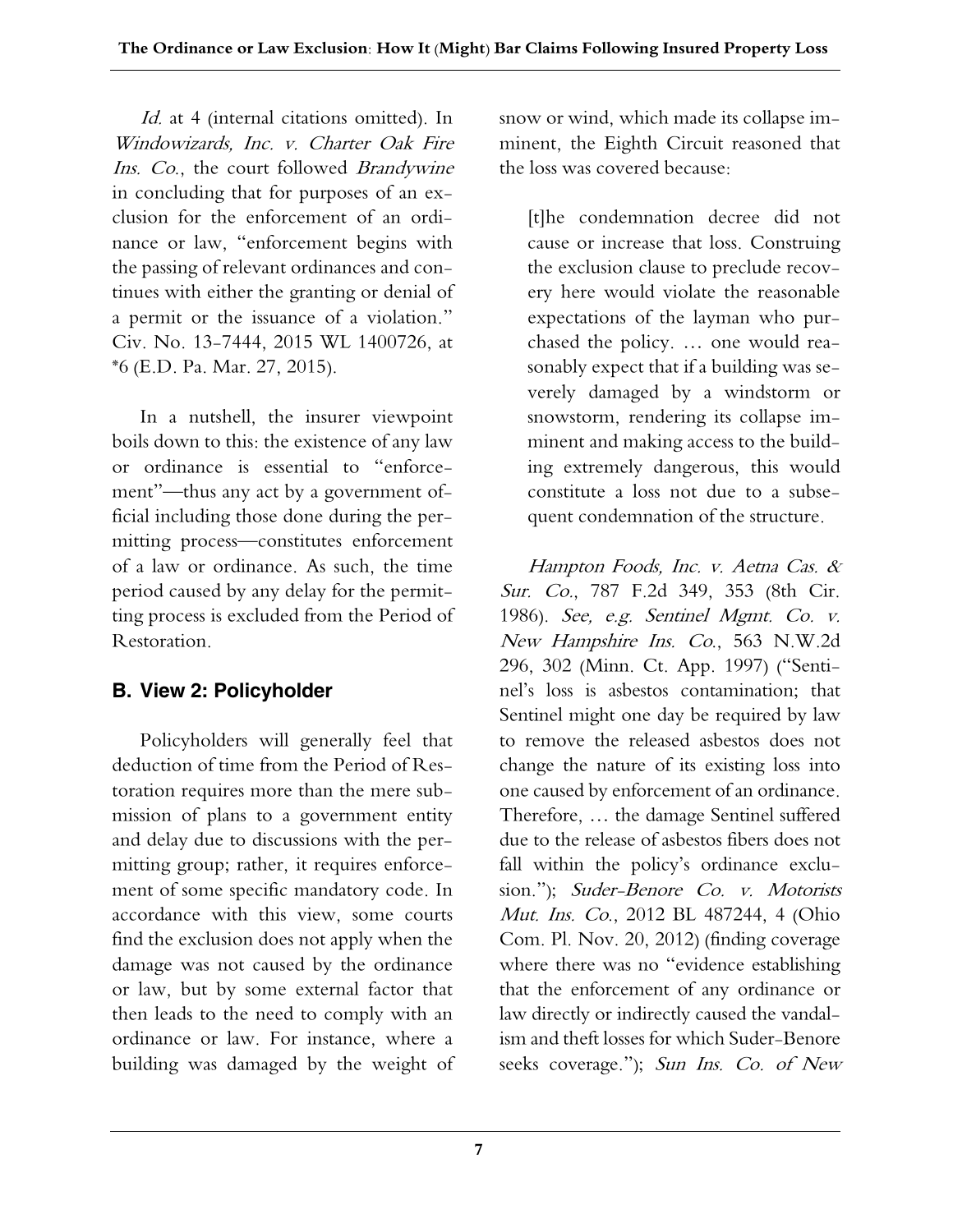York v. American Motorists Ins. Co., 723 F. Supp. 1192, 1194 (E.D. Mich. 1989) ("the defendant is not contending that the limitation applies because the loss was occasioned by governmental action. Rather, defendant contends that the loss was occasioned by contamination by hazardous substances. … [T]he mercury, i.e., the hazardous substance, was the real cause of the increase in loss in this case, not any governmental action.").

Some courts following this line of thought reason that, "compliance is not enforcement." Haas v. Audubon Indemnity Co., 722 So. 2d 1022, 1029 (La. App. 3d Cir. 1998) ("it was the vandalism that caused damage to the Haas' building, not the enforcement of any ordinance or law. The costs of asbestos abatement were necessary because of the flooding which arose out of the vandalism to the building.") Others find that there is coverage when a government entity "strongly recommend[s]" the insured do something, such as demolish a building, "does not classify or a law or ordinance" at least where the demolition does not appear to be enforcement of any specific law or ordinance, and where the letter does not suggest the demolition "was required by law," meaning there is no "enforcement." Harbor Communities LLC v. Landmark American Ins. Co., 2008 BL 167677, 10 (S.D. Fla. Aug. 04, 2008). In Harbor Communities, the court reasoned that,

Although OSHA may have had the power to obligate compliance with the request had Harbor refused to undertake a forensic demolition, any unexercised power OSHA may have to mandate compliance with a request is not a proxy for a law or ordinance within the meaning of the enforcement of a law or ordinance exclusion. Therefore, coverage for the costs associated with conducting a forensic demolition are not excluded by the enforcement of a law or ordinance exclusion.

Id.

One court summarized the view that the exclusion does not apply because the change in building code or other ordinance made it illegal to use the property as follows:

Because changes in building codes and other ordinances often apply only to newly built structures, it is not uncommon for a property owner to be barred from replicating a covered building after it is damaged or destroyed, even though it was perfectly legal for him to occupy and use it before the loss. It is therefore not surprising that courts confronted with this situation have often found that when building codes or other ordinances make it illegal for a property owner to replicate the lost or damaged building, the insurer must pay for the alterations necessary to make the building codecompliant, at least as to those building codes that existed at the time of the loss.

SR Int'l Bus. Ins. Co. v. World Trade Ctr. Props. LLC, 2006 BL 2216, 9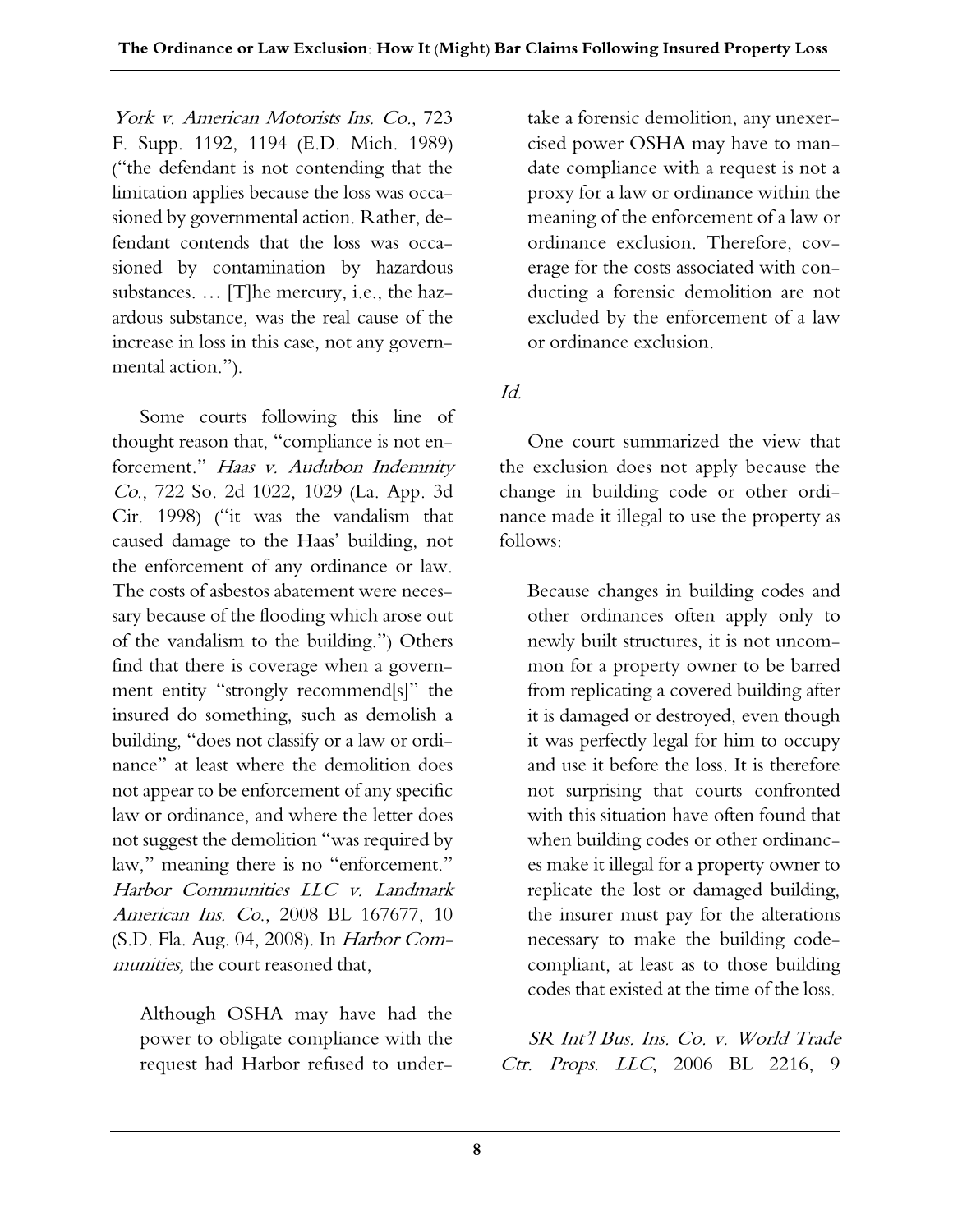(S.D.N.Y. Oct. 31, 2006). "The Court does not find applicable the provision in the Hartford policy relating to the enforcement of a law, ordinance or regulation. The seizure by the USDA and MDA, which may constitute the enforcement of a law, ordinance or regulation under the Hartford policy, may have caused a loss to Norquick. However, the exclusion does not apply because the ammonia contamination occurred prior to the seizure and the ammonia contamination was the principal cause of the loss, as opposed to the enforcement of a law, ordinance or regulation. Defendant is not relieved of liability as a result of this exclusion in the Hartford policy." Federal Ins. Co. v. Hartford Steam Boiler Inspection and Ins. Co., 2007 WL 1007787, \*12 (E.D. Mich. Mar. 31, 2007).

Another court held that additional work necessary to comply with the fire marshal's directive following a covered cause of loss was covered because "Plaintiff had no choice but to comply with the Fire Marshal's directive if it wished to occupy the building. Plaintiff's adherence to the Fire Marshal's directive resulted in increased costs and, therefore, fell under the ambit of the replacement cost policy." There, the state fire marshal "issued a directive that required the Plaintiff to retain a structural engineer to 'evaluate the remaining structure of the vocational building to ensure that the structural integrity of the remaining building is in adequate condition and future collapses will not occur.'" Jefferson Cty. Sch. v. Tenn. Risk

Mgmt. Tr., 2018 BL 89080, 10 (Tenn. Ct. App. Mar. 15, 2018).

The underlying concerns in these policy-holder viewpoint cases can be summarized as follows: the loss was caused by some event, but not the "enforcement of a law or ordinance" and any additional loss caused by enforcement of a law or ordinance following that initial loss is covered (this is essentially a causation approach without the initial loss the insured would not face code enforcement issues). The same reasoning applies to delays caused by the permitting process. Without the original loss, there would be no need to obtain permits, and no need to calculate the period of restoration. Because the permitting process was caused by the initial loss (though required by law), it is covered.

### **C. Middle View**

There is a middle view, though the authors have been unable to locate any case law along these lines. This would be to have an expert, perhaps someone experienced in project management, define the expected or normal permitting time for a project of this scope, then have the court determine whether the permitting process took longer than expected, and finally consider what caused the increased time. Then the court must consider whether that delayed the project as a whole or whether other delays in fact caused a delay that was at least as great. This appears to be the fairest method, as the expected permitting process, particularly in a large project, may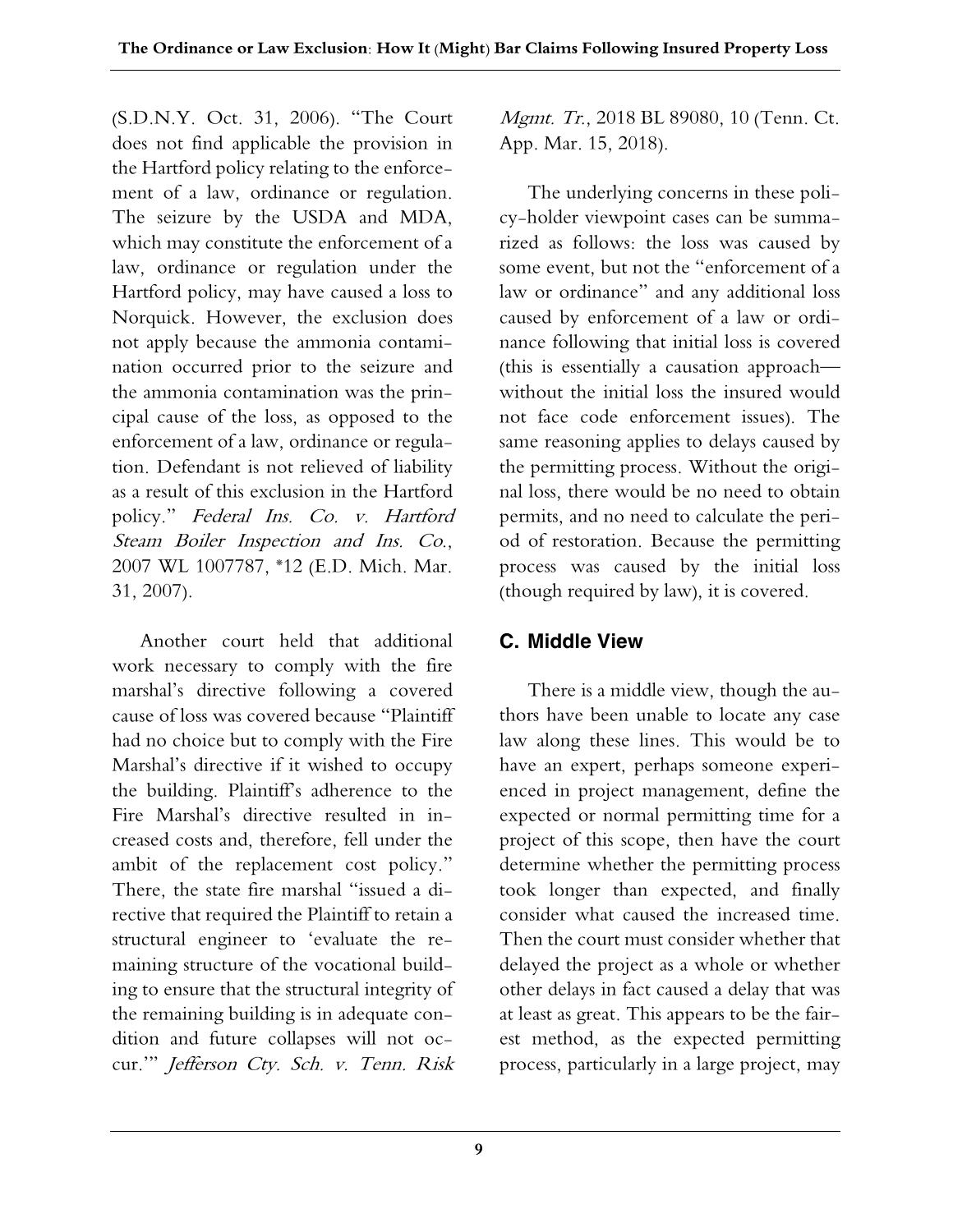in fact exceed the entire amount of time that it would have taken even using reasonable speed to complete construction or repair.

This middle view has some setbacks, including the determination of the "normal" permitting process time. However, this should be no more difficult than determining the hypothetical period of restoration. Due to the nature of construction—the fact that parts may be manufactured or delivered at a later date than usual, for instance, or necessary force majeur delays from inclement weather, or any number of other things that can delay a Period of Restoration—it makes sense to look at the time involved in the permitting process and compare it to the overall reconstruction time.

# **D. Hypothetical**

Imagine an explosion at a manufacturing plant that destroys essential equipment. The entire repair takes seven months from the date of the explosion. The insurer claims that the entire time for negotiation on one key permit—four weeks—is excluded from the Period of Restoration. However, considering the entire project, those four "permitting" weeks are subsumed by a six-week delay caused by manufacturing and delivering critical equipment without which the policyholder would be unable to return to normal production. The six-week delay consisted of expected time for manufacture, plus an unexpected delivery delay caused by ice

storms. When considered as a whole, the delay caused by negotiations for the permit did nothing to extend the time it took to complete reconstruction because of the delay for the vital equipment.

#### Result?

Now, assume the permitting negotiation had nothing to do with anything actually required by code, but instead fell under the discretion of the permitting agency to make the policyholder design something better or safer than it had originally proposed. The original design admittedly met all code requirements.

#### Result?

## **II. The Law and Ordinance Exclusion and Valuation**

An insurance policy values covered property damage at either replacement cost ("RCV") or actual cash value ("ACV"). How ACV is determined is—absent a policy's definition—state-dependent. Courts have determined ACV based on, for example, market value, replacement cost less depreciation, and the "broad evidence rule."3 RCV is generally the cost to replace damaged property with like kind and quality. But, what if the policy contains the

 $\rm{^{3}U}$ nder the "broad evidence rule," a court may consider a variety of factors/evidence regarding the correct value of insured property at the time of loss, including original cost, cost of replacement, and the owner's opinion regarding the property's value.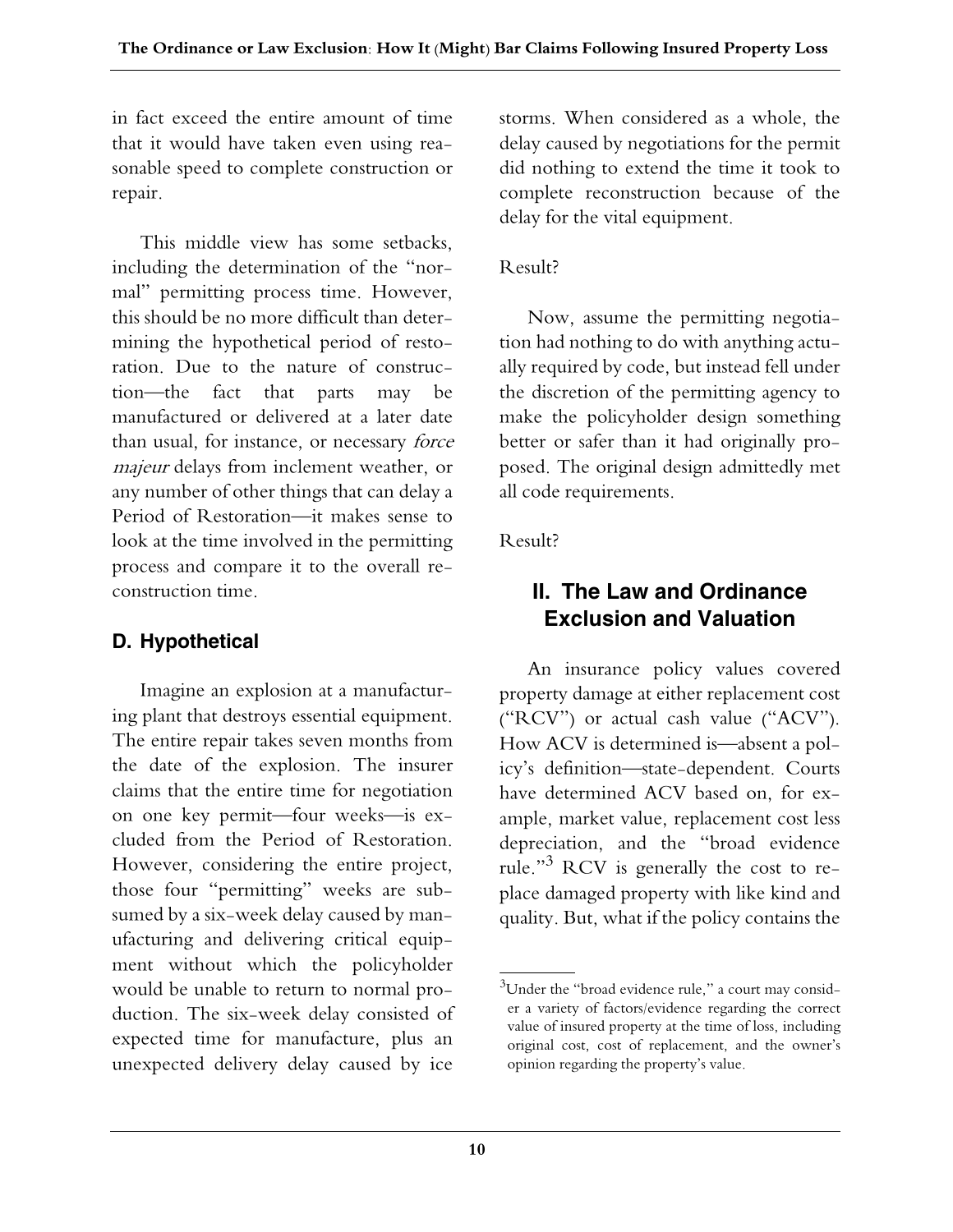Ordinance or Law Exclusion: How does application of that exclusion impact the valuation of the covered property damage? Courts have arrived at different results:

- The exclusion only applies where claimed damage was caused by the enforcement of an ordinance or law, i.e., a building under construction or renovation that must be demolished because it fails to comply with building codes, but was not otherwise damaged by a covered peril (fire, vandalism, water, etc.), is not covered.
- Indemnification for covered property damage at RCV is limited to the value of property *pre-loss*-no consideration is given for costs related to updated building codes, or for costs related to demolition or debris removal.
- Indemnification for covered property damage at RCV, notwithstanding ordinance or law exclusion, includes costs related to bringing entire building up to code.
- Indemnification for covered property damage at RCV, notwithstanding ordinance or law exclusion, includes costs related to bringing only damaged property up to code.

SR Int'l Bus. Ins. Co. v. World Trade Ctr. Props. LLC discusses the exclusion at length, as well as optional coverage for,

"[t]he increased cost to repair, rebuild or construct the Covered Property caused by the enforcement of building, zoning, land use or any other ordinance or law when the Covered Property is insured for replacement cost." 2006 BL 2216, 9 (S.D.N.Y. Oct. 31, 2006) (noting that the ISO Building and Personal Property Coverage Form has "virtually identical" language.) The court held "[s]eparately and together, the provisions unambiguously establish that the most the Insureds can recover on a replacement cost basis is the amount it would cost to reproduce the WTC beam-for-beam, pane-for-pane, as it stood early on the morning of September 11, 2001."

The court reasoned that replacement cost "'as of the time and place of loss' dictates that the relevant benchmark is the amount it would cost to reproduce the WTC as of the time and place of loss i.e., as it existed early on the morning of September 11, 2001." Continuing, the court said "[t]his reading is also consistent with the history and purpose of replacement cost coverage in the insurance industry."

The court discussed New York courts' findings, which were "consistent with … other state and federal courts that have confronted the question of whether replacement cost policyholders can recover for expenses related to changes in the design and material of the replaced property. When courts have allowed such recovery, these changes have, virtually without ex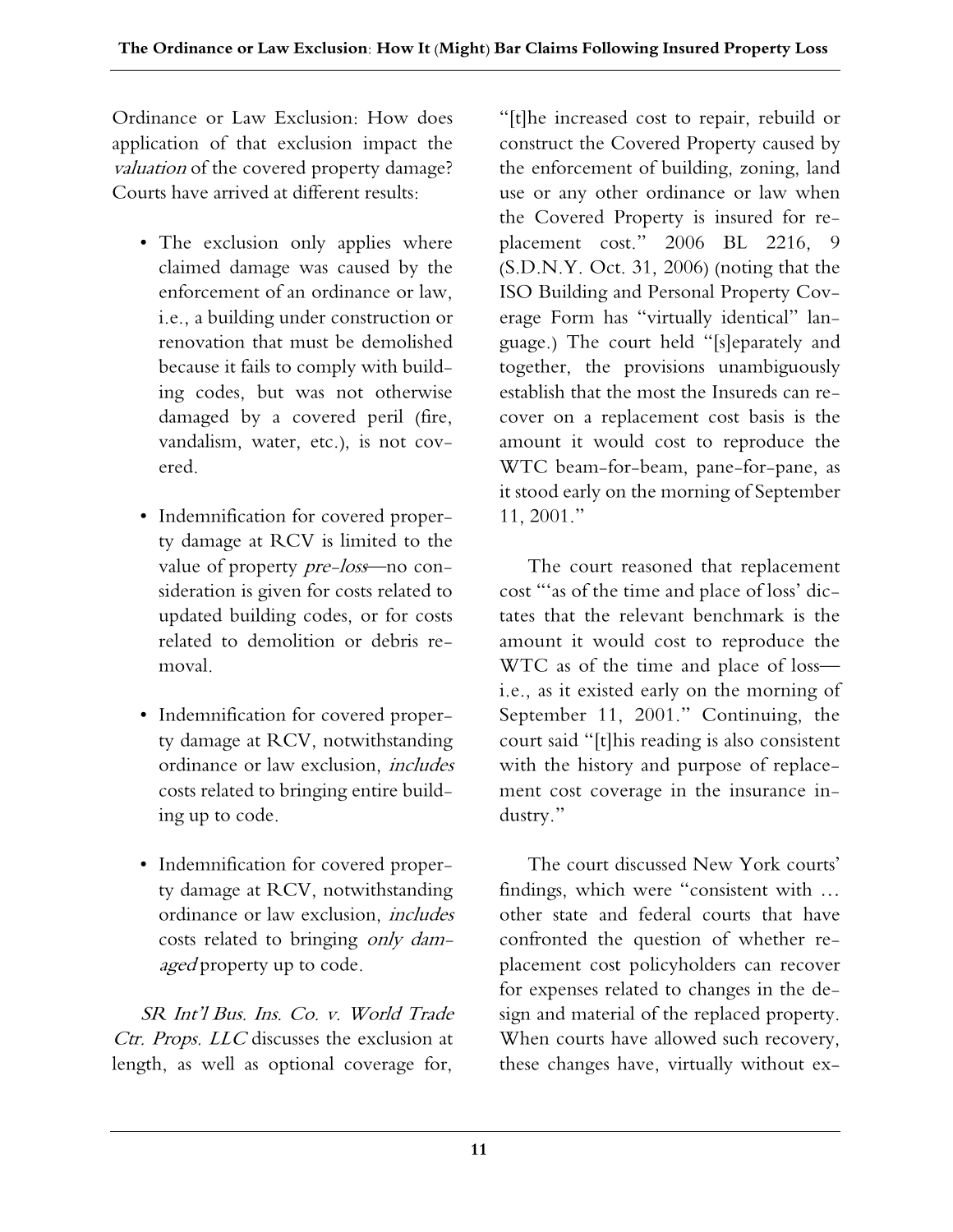ception, been mandated by law." The court reasoned:

Because changes in building codes and other ordinances often apply only to newly built structures, it is not uncommon for a property owner to be barred from replicating a covered building after it is damaged or destroyed, even though it was perfectly legal for him to occupy and use it before the loss. It is therefore not surprising that courts confronted with this situation have often found that when building codes or other ordinances make it illegal for a property owner to replicate the lost or damaged building, the insurer must pay for the alterations necessary to make the building codecompliant, at least as to those building codes that existed at the time of the loss.

Id.

### **A. Pro-Policyholder View: Ordinance or Law Exclusion Is Somehow Limited**

In Sierra Pac. Power Co. v. Hartford Steam Boiler Inspection & Ins. Co., the Ninth Circuit considered the dispute over the value of a dam that was destroyed by a 1997 flood within the context of an ordinance or law exclusion. 490 Fed. Appx. 871 (9th Cir. 2012).

In Sierra,

[t]he Farad Dam was completely destroyed by a flood in 1997, and Sierra filed a claim for the damage with the Insurers. A dispute arose over the value of the dam, and whether Sierra could recover replacement cost of the dam or only actual cash value since the dam had not yet been rebuilt. Following bench trial, the district court concluded that Sierra was entitled to the dam's actual cash value of \$1,261,200, but that Sierra could recover replacement cost if the dam was actually rebuilt within three years … The court determined that the replacement cost of the dam was \$19,800,000. Sierra appeals the trial court's ruling that the actual cash value … is \$1,261,200. The Insurers appeal the rulings that (1) Sierra can recover \$4 million it spent so far in preparation for replacing the dam, (2) the replacement cost available to Sierra includes costs for building ordinance changes, and (3) Sierra has three years to replace the dam and still recover the replacement cost of the dam.

Id. at 873-74.

On the second issue regarding "costs for building ordinance changes," the Ninth Circuit in Sierra, noting a split in California law but faced with the California Supreme Court's refusal to answer the Ninth Circuit's certified question (see 665 F.3d 1166 (9th Cir. 2012)), opted to follow Fire Ins. Exch. v. Super Ct. (Altman), 116 Cal. App. 4th 446, 10 Cal. Rptr. 3d 617 (Cal. Ct. App. 2004).

The *Altman* court explained that because the ordinance and law exclusion in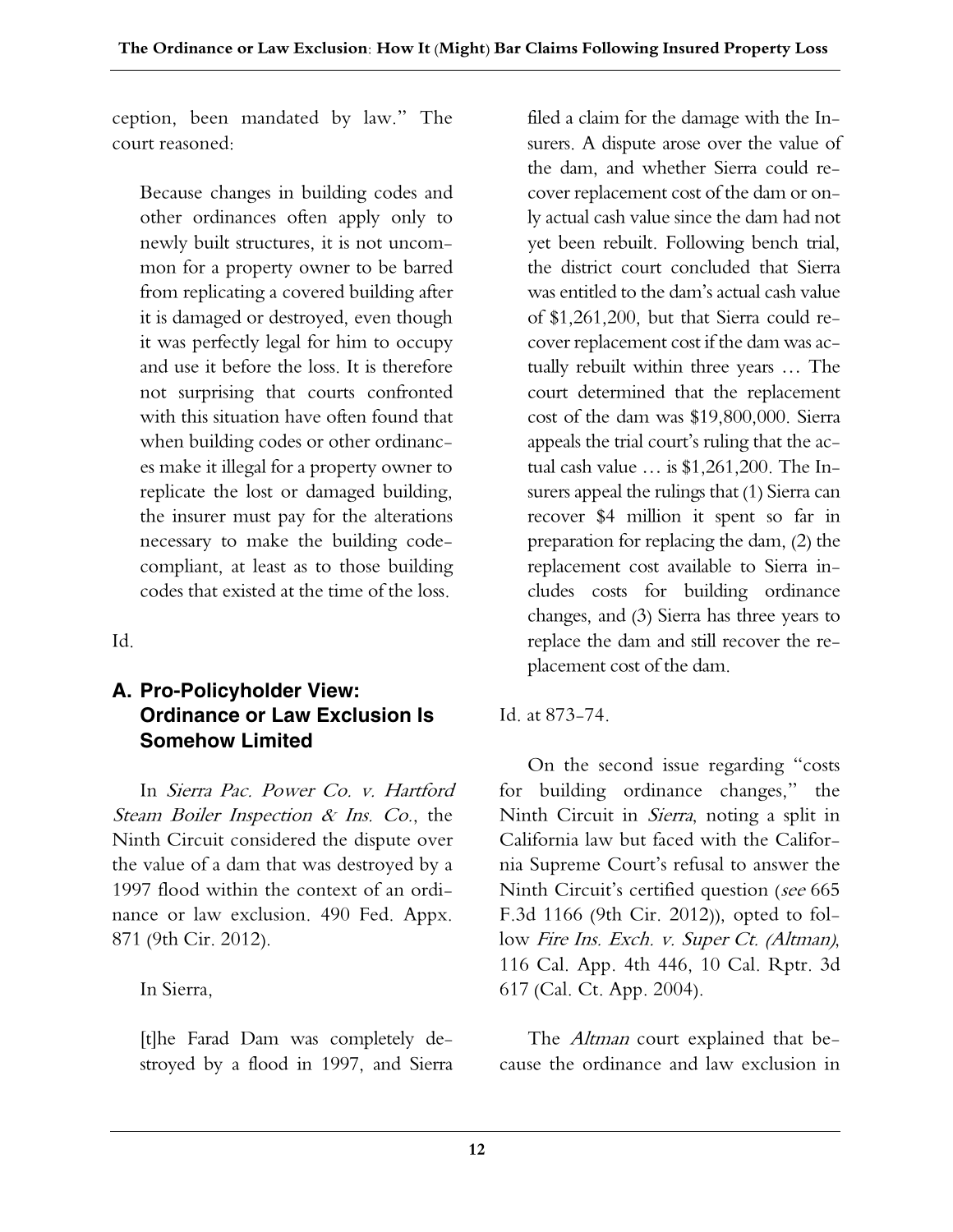its case was within a long list of "excluded perils," the policy intended to exclude a peril, but not to put any limit on replacement cost. 10 Cal. Rptr. 3d at 634. "Thus, an insured might reasonably construe the exclusion as referring to such perils as the forced demolition or repair of a dilapidated, encroaching, or nonconforming building or part of a building, by civil authorities." Id. The Altman court found the ordinance and law exclusion to be ambiguous, and because the insurer did not offer the only reasonable interpretation, the court resolved the case in favor of the insured. *Id.* at 636.

The Sierra court followed suit: "We hold, following Altman, that the exclusion at issue here [the ordinance or law exclusion] excludes damage caused by the peril of building ordinances, but not the increased construction costs caused by intervening building ordinances when the loss itself is caused by a covered peril." 490 Fed. Appx. at 876-77.

#### **B. Pro-Insurer View: Ordinance or Law Exclusion Applies as Written**

In Bischel v. Fire Ins. Exchange, 1 Cal. App. 4th 1168, 2 Cal. Rptr. 2d 575 (Cal. Ct. App. 1991), the California appellate court considered the policyholder's claim under a homeowners policy for damage to a boat dock adjacent to the insured home. In Bischel, the insurer indemnified the insured to rebuild damaged dock to pre-loss condition, but refused to pay benefits to

rebuild dock to upgraded municipal code standards; the *Bischel* court reversed the trial court which ruled in favor of insured, holding that under ordinance or law exclusion, the cost of construction upgrades required by ordinances or laws must be paid by the insured, rather than the insurer. 1 Cal. App. 4th at 1178.

In Reichert v. State Farm General Ins. Co., 212 Cal. App. 4th 1543, 152 Cal. Rptr. 3d 6 (Cal. Ct. App. 2012), the California appellate court held that the policy's ordinance or law exclusion applied after the insureds' home was demolished by order of a city after building inspectors determined that the remodeling project underway of the insureds' home did not comply to floodplain regulations.

In Spears v. Shelter Mutual Ins. Co., "[t]he precise issue … is whether the "ordinance or law exclusion" effectively limits defendant's liability to \$1700 [the cost to repair the section of wiring directly damaged by lightning as opposed to the cost to rewire the entire house as required by code]" 73 P.3d 865, 867(2003). There, the court found "the loss [wa]s to be calculated as if there were no new building codes affecting the situation" and limited coverage to the \$1,700 for the wiring that was physically damaged by lightning. Id. at 869. The court reasoned that the language was unambiguous because it was "clear, straightforward and understandable from the point of view of an objectively reasonable insured." *Id.* at 870.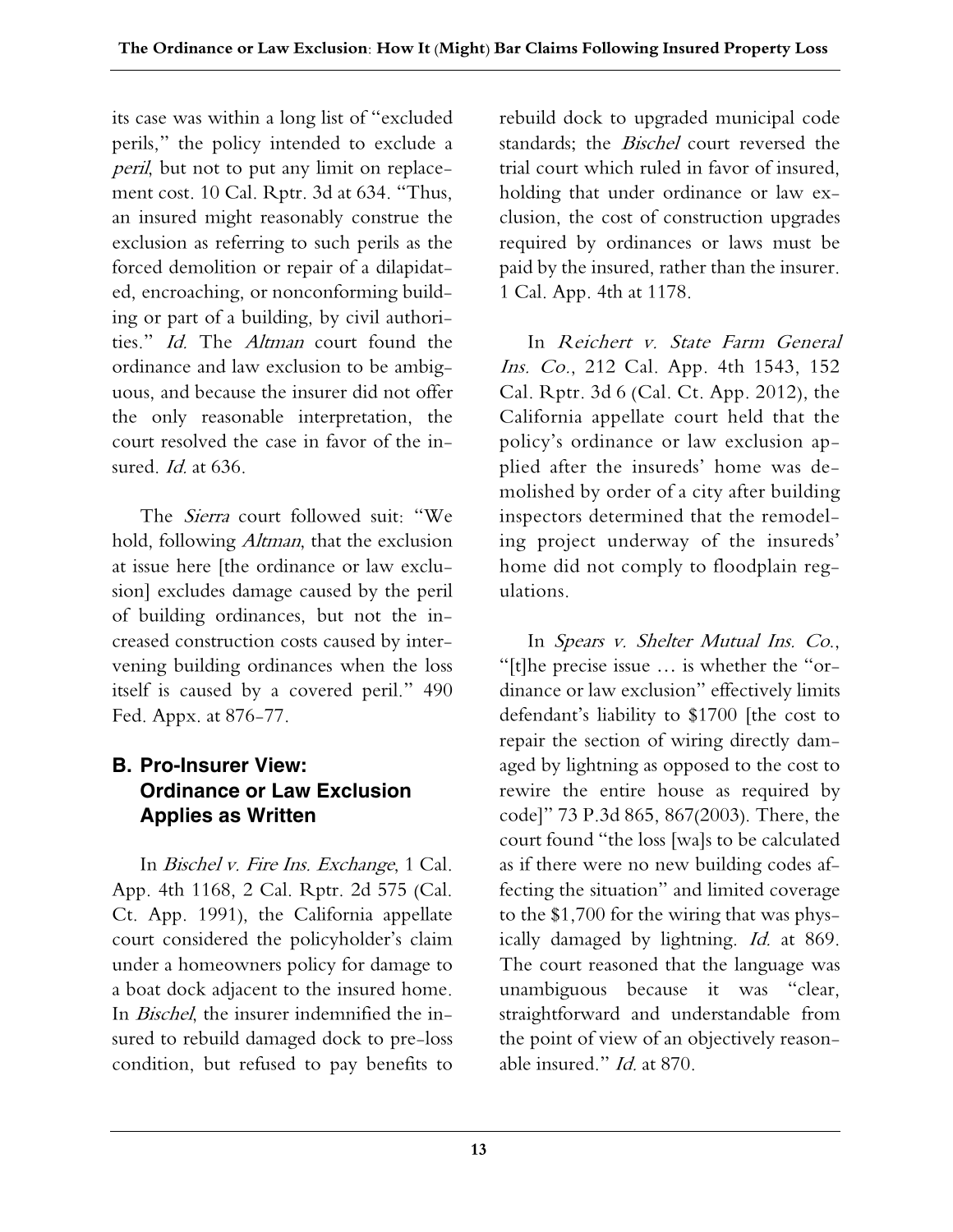In Cohen Furniture Co. v. St. Paul Ins. Co. of Illinois, a fire destroyed a furniture store. The store, which was built in 1971, lacked a fire suppression system. 214 Ill. App. 3d 408, 413-416, 158 Ill. Dec. 38, 41-42, 573 N.E.2d 851, 854-855 (App. 3d Dist. 1991). In 1978 the building code was amended to require fire suppression systems in all new buildings similar to the furniture store. The policyholder replaced the store and "included a \$54,000 fire suppression system. The cost of the new building was less than the policy's limit on building coverage." The insurer paid replacement costs less the fire suppression system, and deducted a depreciation allowance of \$19,581. The court reasoned that the city ordinance required a new fire suppression system to be installed, and thus "[t]his increased cost of rebuilding is a direct result of the enforcement of the ordinance and falls squarely within the terms of the building laws exclusion." Id.

#### **1. Exclusion Only Applies to Property Actually Damaged**

In Dupre v. Allstate Ins. Co., a Colorado appellate court reversed the trial court's application of the homeowners policy's ordinance and law exclusion. 62 P.3d 1024 (Colo. Ct. App. 2002). In Dupre, after the insured's 91-year-old home was damaged by a fire, the insurer indemnified the insured at an amount to "repair the house to its prefire condition;" but this amount did not take into account costs related to compliance with current building codes. Id. at 1026-27. The insurer concluded those costs were excluded. Id. at 1027.

The court in *Dupre* first held that the ordinance and law exclusion would only apply to "'physical loss' caused by enforcement of building laws," (id. at 1029), which was not present here, and, second, that "replacement cost" does not "limit[] [the insured's] recovery to the cost of restoring her house to its prefire condition." Id. at 1030. The only limit that the *Dupre* court placed on the insured under the ordinance or law exclusion was to exclude code upgrade coverage for those portions of the home that were not damaged by the fire: "Any code upgrades required in areas not damaged or destroyed by the fire would fall outside the replacement cost coverage." Id. at 1033.

Another court found there was coverage for only part of the damaged roof in a case involving a building code requiring replacement of the entire roofing system or section if more than 25% is repaired, replaced or recovered within a 12 month period. El-Ad Residences v. Mt. Hawley Ins. Co., 2010 BL 400453, 13-14 (S.D. Fla. Sept. 28, 2010). In El-Ad, the insured had to replace the entire roof because hurricane Wilma damaged more than 25% but not the entire roof. Holding that the exclusion and cost of replacement provisions limited the insurer's liability to repairing only those portions of the roof that were damaged by the hurricane, the court reasoned that the exclusion was unambiguous, and found "[t]he application of the cost of replacement provision is equally straightforward." El-Ad Residences v. Mt. Hawley Ins. Co., 2010 BL 400453, 13-14 (S.D. Fla. Sept. 28, 2010).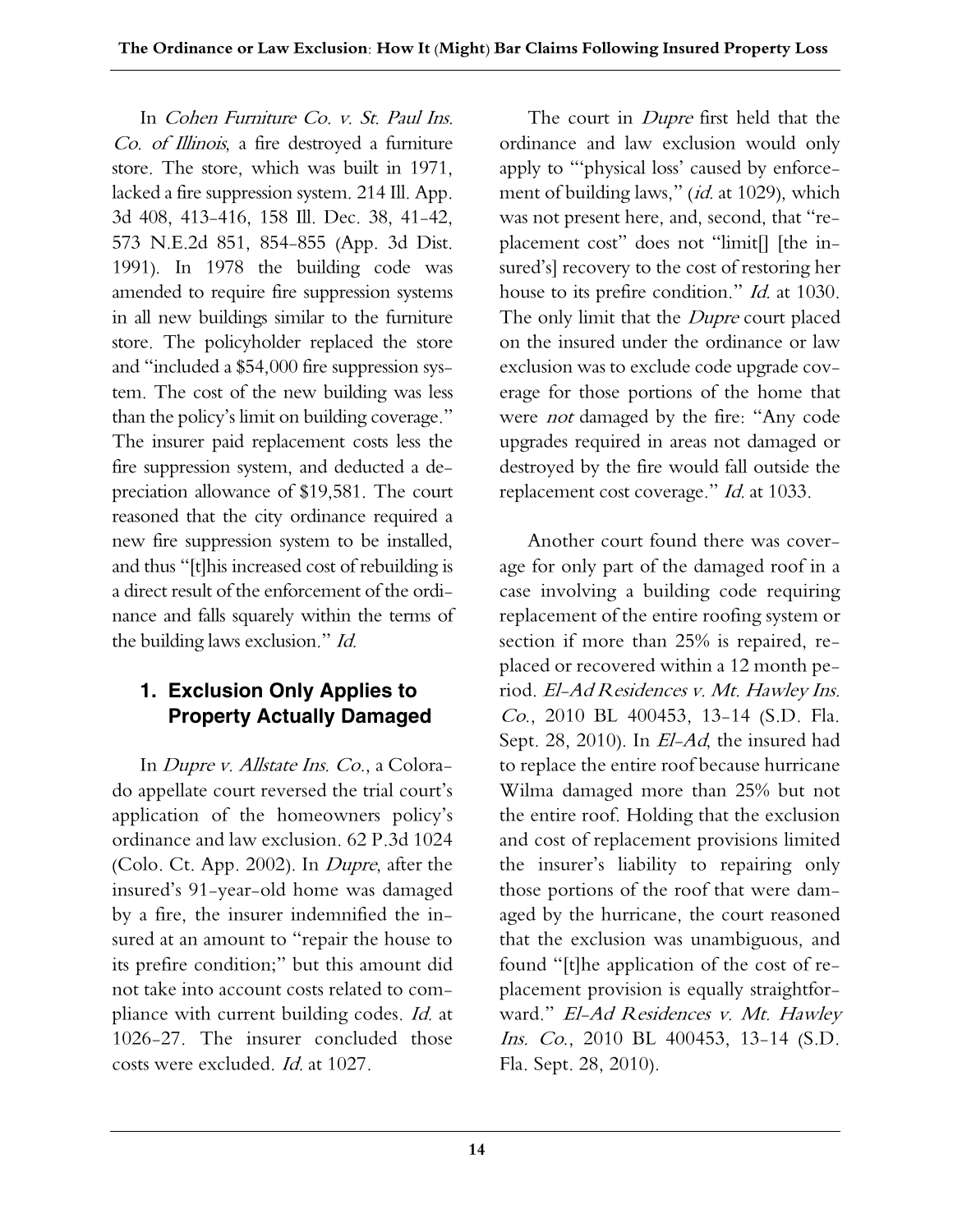# **C. Hypothetical**

Imagine that an insured commercial property was under renovation when, upon inspection by local municipal inspectors, it was determined that the renovation plans were not compliant with local codes. The city, shortly thereafter, issued a demolition order. The policyholder filed an insurance claim with its first party property carrier that had issued a policy containing an ordinance or law exclusion.

### Result?

Now imagine that *prior* to demolition, but after the insurance carrier issued its coverage decision denying coverage for the demolition under the ordinance or law exclusion, the commercial property was completely destroyed by fire.

Result? What coverage is the policyholder entitled to now?

Now imagine that *prior* to demolition, but after the insurance carrier issued its coverage decision denying coverage for the demolition under the ordinance or law exclusion, the commercial property was only partially damaged by water.

Result? What coverage is the policyholder entitled to now?

# **III. Key Factors Courts Considered**

Although courts have arrived at different results regarding the application of the ordinance or law exclusion, certain opinions demonstrate the central issues on which courts have focused:

- The policy's plain language;
- The expectations of the insured in connection with the insurance coverage purchased, i.e., replacement cost coverage; and
- The desire to reach a middle ground, or what the courts may perceive as the most "fair" result, sometimes outcome-oriented.

Application of the policy's plain language generally means that the policyholder will not receive insurance coverage for any amount related to code upgrades, even where the policyholder has replacement cost coverage. As the court in Spears held, the policyholder is entitled to recovery for the property was that physically damaged only, irrespective of any applicable building code.